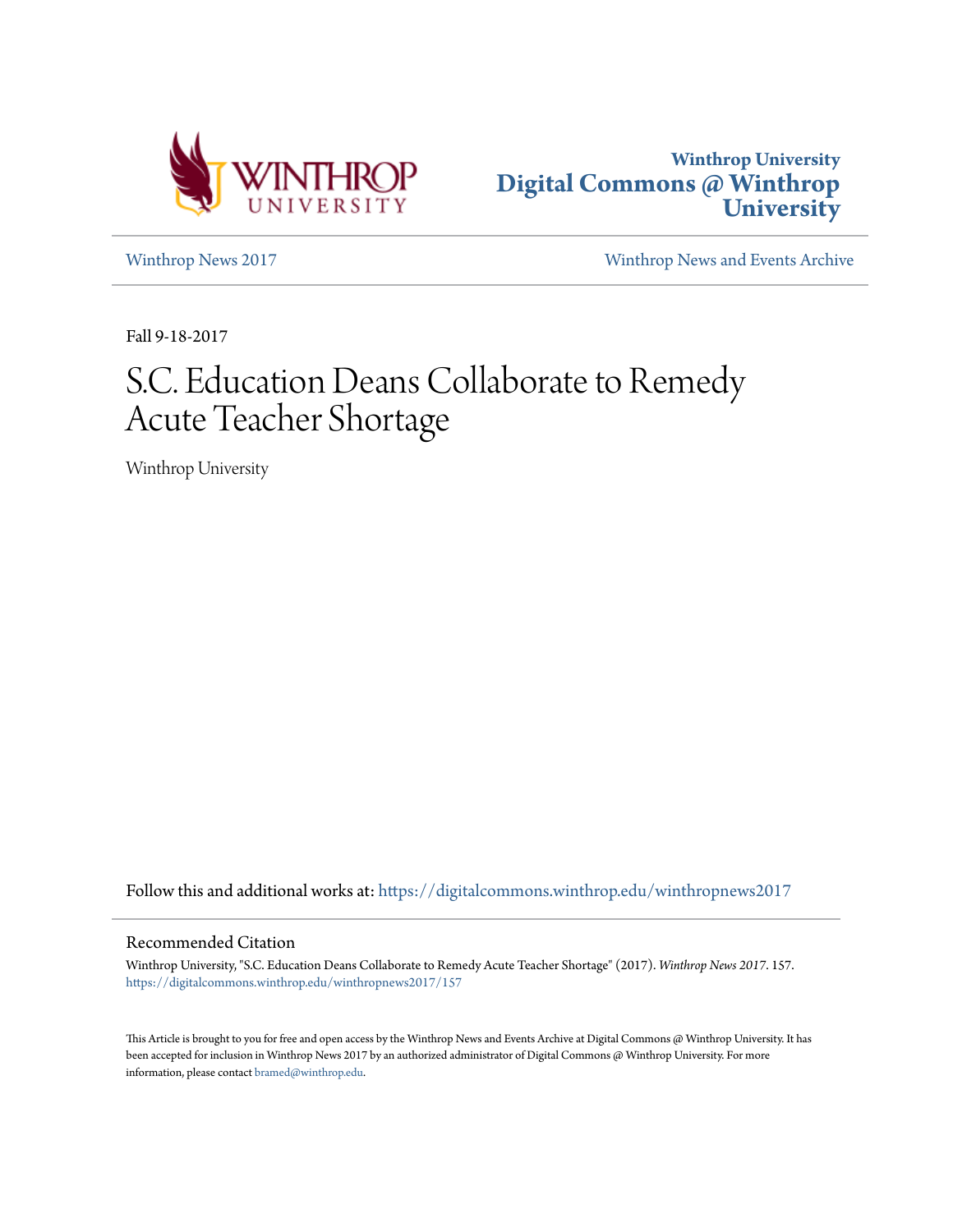

「验費」

**O** SHARE



# **ABOUT ADMISSIONS & AID ACADEMICS STUDENT**

**AFFAIRS ATHLETICS GIVING**

All News Archives

RSS News Feeds

Winthrop in the News

# 09/18/2017 **S.C. Education Deans Collaborate to Remedy Acute Teacher Shortage**

# **Quick Facts**

State education deans urge action to address the teacher shortage being experienced across the Palmetto state.

**The shortage of qualified teachers in South** Carolina, especially in high poverty and rural areas and in disciplines including math and science, has become so critical as to compromise both the quality of education and future economic development across the state. Enrollment declines at colleges of education only serve to exacerbate this crisis.



ROCK HILL, SOUTH CAROLINA - The deans of six of South Carolina's larger institutions and Colleges of Education have formed a consortium to address collaboratively some of South Carolina's most pressing education issues.

Together, they urge action to address the **teacher shortage** being experienced across the Palmetto state.

Jennie Rakestraw

The deans convened at the request of the provosts of nine colleges and universities across the state who have been meeting for the past two years under the auspices of

the **Tri-County Cradle to Career Collaborative** (TCCC), a collective impact site at work in the Low Country.

Jennie Rakestraw, dean of Winthrop University's Richard W. Riley College of Education said, "Our state's public education system faces a crisis —an ever-growing number of vacancies in schools across South Carolina has created an urgent need for more teachers. However, new teachers need to be well prepared and able to help every student learn and succeed in school and beyond. The education deans have come together to identify practical and innovative ways our institutions, in collaboration with the state legislature and educational agencies, can address the teacher recruitment and retention issue. Our recommendation includes allowing our universities to create novel pathways to becoming a teacher through university and school partnerships. I am very hopeful about the ideas generated and what this will mean for our schools and the children they serve."

The dean's consortium has met twice and future meetings are planned to address the teacher shortage and other pressing education issues.

The statement below is directed at the newly established **S.C. Educator Retention and Recruitment Study Committee** established by the legislature and the **S.C. Department of Education** and the **Commission on Higher Education**. It was facilitated by TCCC and prepared by the deans following meetings with senior education and higher education administrators and the **Education Oversight Committee** (EOC):

The shortage of qualified teachers in South Carolina, especially in high poverty and rural areas and in disciplines including math and science, has become so critical as to compromise both the quality of education and future economic development across the state. Enrollment declines at colleges of education only serve to exacerbate this crisis.

On Aug. 18, the deans of education from Clemson University, College of Charleston, Francis Marion University, The Citadel, University of South Carolina and Winthrop University, as well as representatives from the Center for Education Recruitment, Retention and Advancement (CERRA)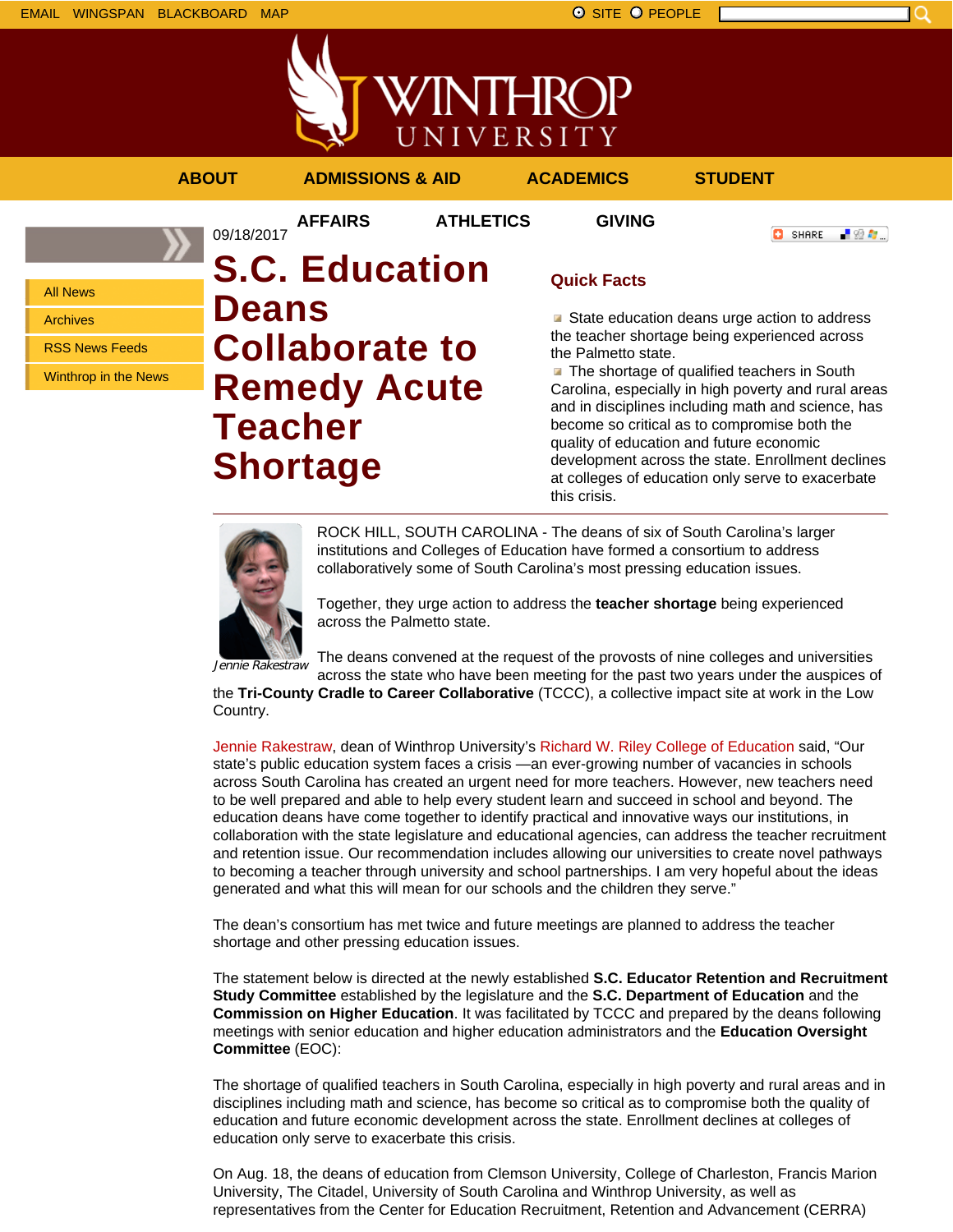and the S.C. Education Oversight Committee (EOC), met to establish the facts and potential countermeasures. The meeting was convened and facilitated by the Tri-County Cradle to Career Collaborative.

A second meeting occurred on Aug. 30 in Charleston, South Carolina, with State Superintendent Molly Spearman and Jeff Schilz, interim president of the S.C. Commission on Higher Education, in attendance.

## **Fact Finding**

The number of teachers leaving their positions each year (6,500 in 2016) is significantly higher than the number of S.C. graduates of teacher programs available to fill them (1,700 in 2016). Enrollment in S.C. teacher training programs is declining on average by 4% per year.

Of the nearly 6,500 teachers who did not return to their positions:

- 25% took a teaching position in another S.C. district or special school;
- 23% left because of a personal choice;
- 18% retired;
- 12% moved out of the area;
- 5% changed professions altogether;
- 5% took a teaching position out of the state or country; and
- 4% were terminated or their contracts/letters of agreement were not renewed.

Additionally, 38% of the 6,500 teachers who did not return had five or fewer years of classroom experience.

High teacher turnover creates a continuous state of rebuilding in schools, often diminishing the collaboration and cohesion needed to build a sense of community. Additionally, the constant process of hiring and replacing teachers consumes an inordinate amount of districts' capital — both human and financial.

Unless corrective action is taken, the failure to attract and retain great teachers will significantly compromise the education attainment of our children, the fiscal health of our communities and our collective capacity to attract new jobs and families to our state.

### **Countermeasures**

The need for innovative programs and strategies for both recruiting and retaining quality educators in South Carolina is apparent. Collective action is required to develop and implement incentives and structures to attract, develop and retain quality teachers.

We urge the S.C. Department of Education and the S.C. Commission on Higher Education to work with us and other Schools and Colleges of Education to:

1. Provide expedited approval of pilot programs that would allow for conditional certification of educators followed by full credentialing after years of service, demonstration of instructional effectiveness and success in Praxis subject assessment.

We are committed to working together in the development and deployment of these pilots to ensure that they are complementary and aligned. We further commit to working within our own institutions to minimize delays and to "fast-track" internal approval.

2. Work with the governor and S.C. Legislature to significantly increase funding for evidence-based programs, including Call Me Mister and Teaching Fellows.

These programs are known to work and can contribute significantly to the supply of qualified teachers. In the case of Teaching Fellows, we urge that the amount of the award be increased immediately, in line with CERRA's recommendations, and ultimately the number of awards.

Additional areas of critical need that we intend to address as a group in the coming months include the following:

Develop powerful messaging that truly outlines the needs.

o Further analyze the shortage to target geographic and content areas.

o Define the shortage not only by the number of required teachers but also by the number of students impacted.

Develop multiple pathways to certification.

o All certification pathways must produce educators who have content and pedagogical knowledge, as well as demonstrated professional disposition for classroom instruction, and who have completed rigorous, supervised field experiences in the subjects they will teach.

o Provide flexibility to districts and Colleges of Education in partnership with districts to develop models that respond to local needs.